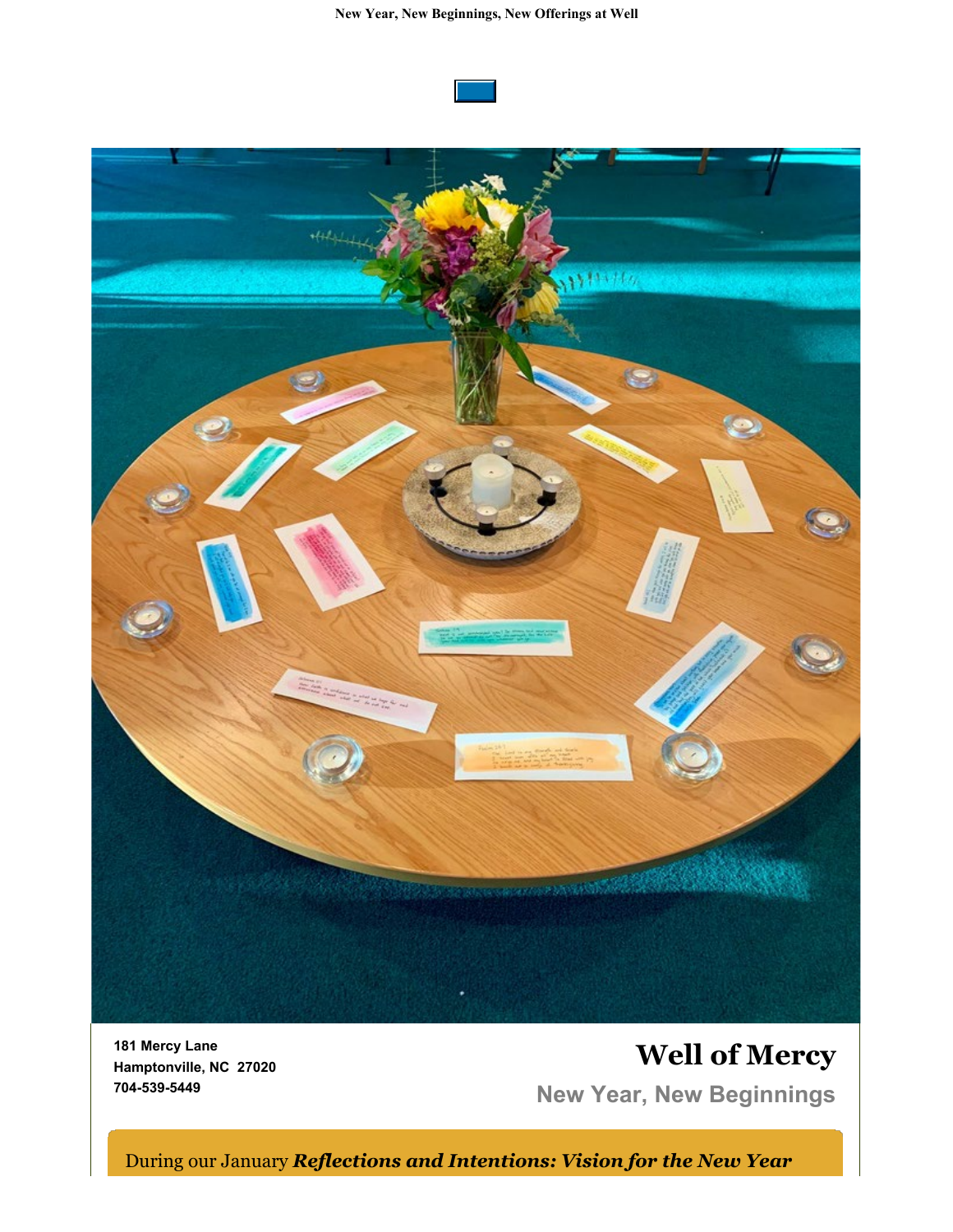retreat, guests spent time reflecting on 2021, setting their intentions and creating vision boards for 2022. We know not everyone can get away to Well, but everyone can participate in a new year's exercise so we're sharing some of our retreat journal prompts for you to participate from home.

#### **Reflecting on 2021**

- Describe love you gave others and the love you received last year.
- Who supported and encouraged you? Have you thanked them?
- List any positive habits you created, or goals you achieved, or projects you completed.
- What are you ready to leave behind from 2021?
- What served you well in 2021 that you'd like to continue in 2022?

#### **Intention setting for 2022**

- How will you share your spirit, gifts, talents, and love with others?
- What are three traits you'd like others to see in you this year?
- What healthy boundaries do you need to put in place?
- What relationships will you nurture and how?
- Are there any adventures or vacations you'd like to take?
- Do you have a word, mantra, or intention for the year ahead?
- What can you do to change the world for the better in some small way?

We hope you'll carve out an hour to respond to these questions, setting the stage for a more *intentional* year ahead. And we'd love to hear how this experience impacts your view on the new year.



The staff at Well wishes you a Happy New Year!

**Upcoming Retreats And Workshops**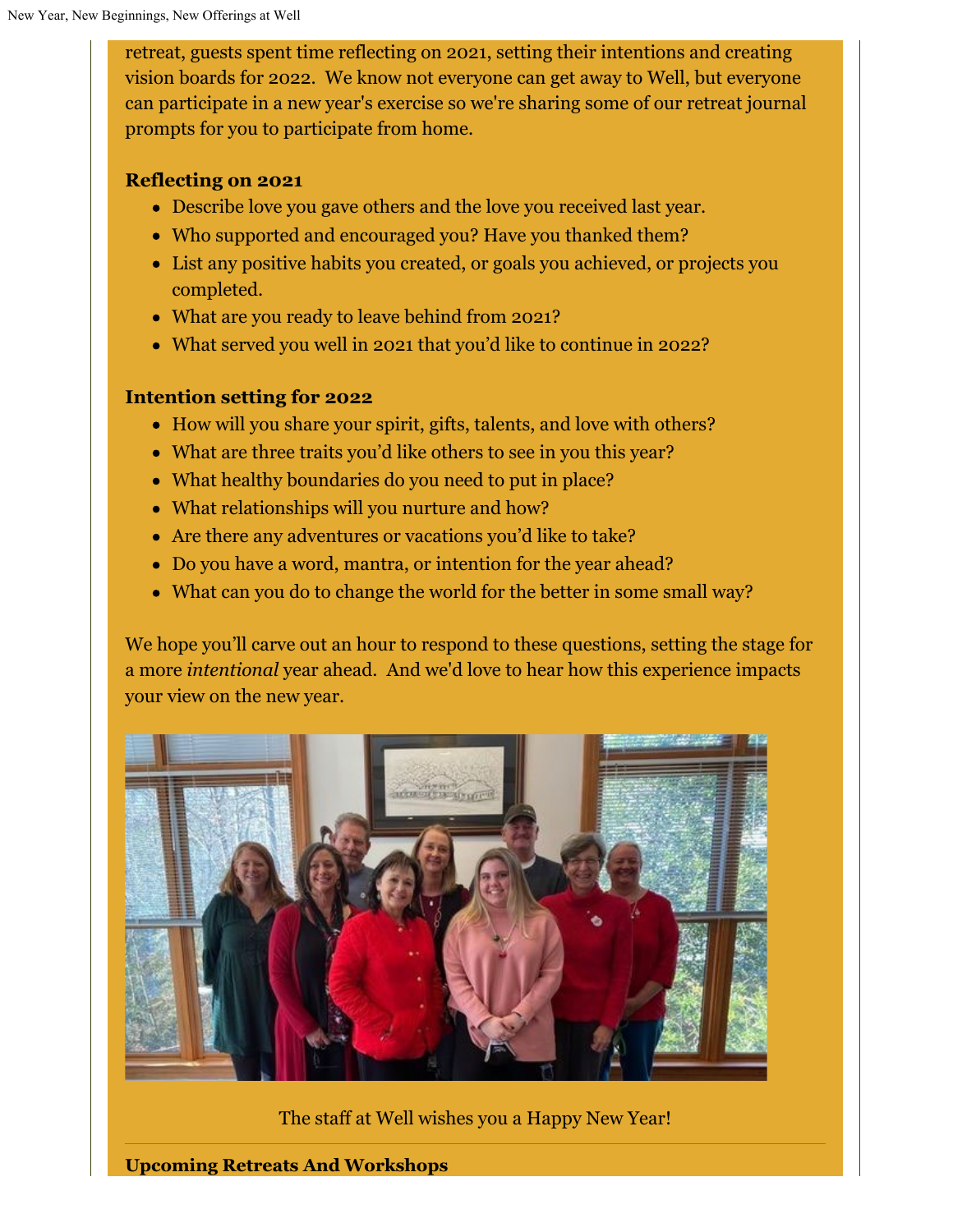## **February**

## **[The Art of Self-Care and "Well"](https://wellofmercy.networkforgood.com/events/37139-the-art-of-self-care-and-well-being) [Being](https://wellofmercy.networkforgood.com/events/37139-the-art-of-self-care-and-well-being)**

Discover care for yourself through retreat, relaxation, restoration and recharging. This retreat allows time in nature, silence, and practices that support your journey of self-care.



February 15-18, 2022 3 Night Retreat

**\$420-\$525** 5 tickets remaining

## **March**

### **[Introduction To Meditation: A Month Long Virtual Series](https://wellofmercy.networkforgood.com/events/38256-introduction-to-meditation-a-month-long-virtual-series)**

Participate in this safe and welcoming time to explore non-judgmental momentto-moment awareness in this weekly beginner's mindfulness meditation series.

Every Tuesday in March

#### **\$125**

Limited to 12 virtual retreatants

### **[Journey to The Heart: Celtic Quiet Retreat](https://wellofmercy.networkforgood.com/events/37313-journey-to-the-heart-celtic-quiet-retreat)**

Join us for an inner and outer journey to your Heart. This guided retreat is an introduction to the tapestry of weaving toward the Heart with Celtic practices supporting the journey.

March 15-17, 2022 2 Night Retreat



**\$280-\$350**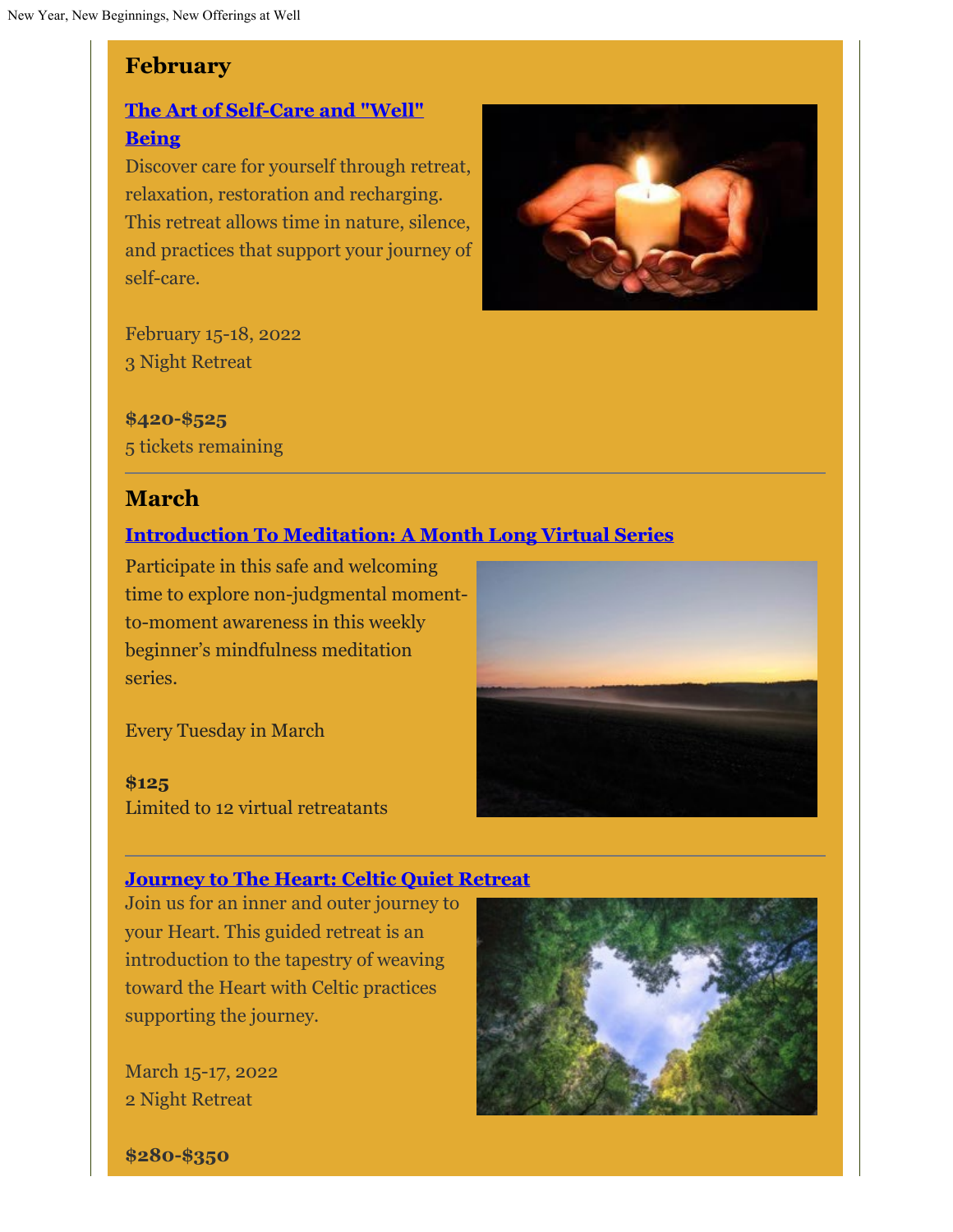8 tickets remaining

#### **[Writing Ourselves Whole](https://wellofmercy.networkforgood.com/events/38264-writing-ourselves-whole)**

Reflect at Well of Mercy as you nurture, inspire and empower the writer in you.

March 29-31, 2022 2 Night Retreat

**\$280-\$380** Limited to 10 retreatants



See Full 2022 Calendar for ALL Retreats & Workshops [Check Calendar Often for Updates](https://wellofmercy.networkforgood.com/events/25374-well-of-mercy-2022-circles-retreats-workshops)

#### **Allegiance to Earth: Reusable Produce & Grocery Bags**

Many people make New Year's Resolutions that involve healthy eating. When purchasing your fruits and veggies it is often convenient to buy prepackaged (pre-chopped) produce but we encourage you to consider buying loose, non-packaged items to reduce the use of plastic/ styrofoam trays and containers.

And don't forget your reusable cloth bags to place your loose produce in to avoid grocery store single-use versions.



#### **Connecting to Our Roots**

We'd like to share a book recommendation in connection to three Sister of Mercy critical concerns.

*Coretta: My Life, My Love, My Legacy* **by Coretta Scott King**

We are hosting a virtual Book Club on Feb. 22nd at lunchtime. Join us via Zoom as we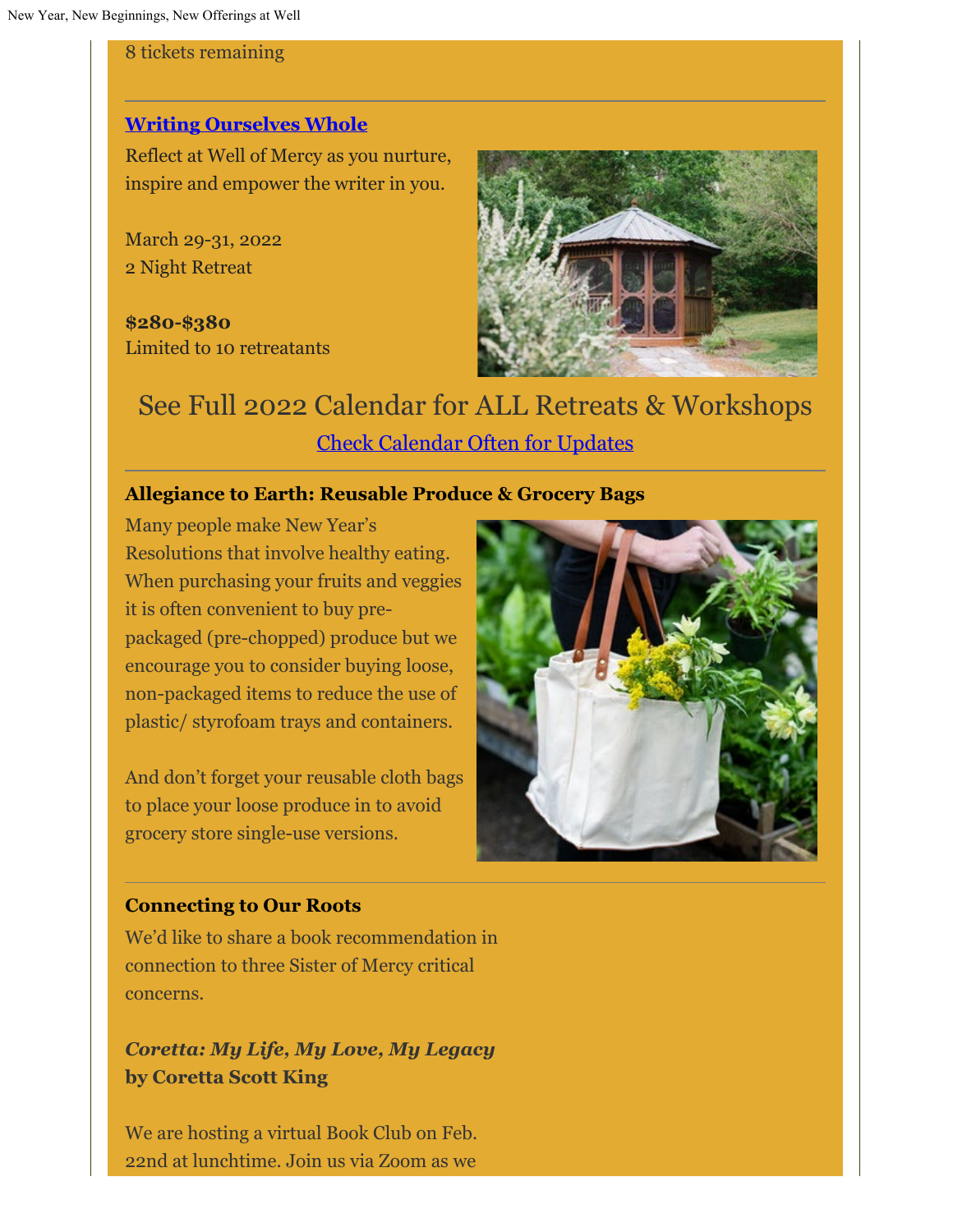take a closer look at the Sisters of Mercy Critical Concerns of nonviolence, women, and racism through the lens of the author Coretta Scott King.

To register please sign up [here](https://wellofmercy.networkforgood.com/events/38548-coretta-my-life-my-love-my-legacy-by-coretta-scott-king-book-club).

One of the ways to learn more about peacekeeping and nonviolence is to learn



about people that have advocated for change using non-violent strategies. We intentionally want to highlight a courageous and inspirational woman and the work she invested in this cause.

The Sisters of Mercy believe racism is an evil affecting us all, and the more we learn about history, the more we'll have a better understanding of how things have evolved. The Sisters work to mobilize sisters and associates in recognizing and dismantling institutional racism in order to become an anti-racist multicultural community. The Sisters of Mercy advocate for upholding the voting rights of marginalized Americans and for a fair criminal justice system, and point out racism wherever it exists.

Limit 15 virtual participants. Facilitated by Meg Robertson.

### **Giving: Donations**

Our current [Amazon wish list](https://www.amazon.com/hz/wishlist/ls/HV9BAQ9J7038?ref_=wl_share) is here! Thank you in advance for helping us care for guests and staff through purchasing these items.

## **Gift Shop Corner**

Focus this month in the gift shop…

We have hand-dyed yarn, crochet/ knitting needles, and patterns available in the gift shop for creating prayer shawls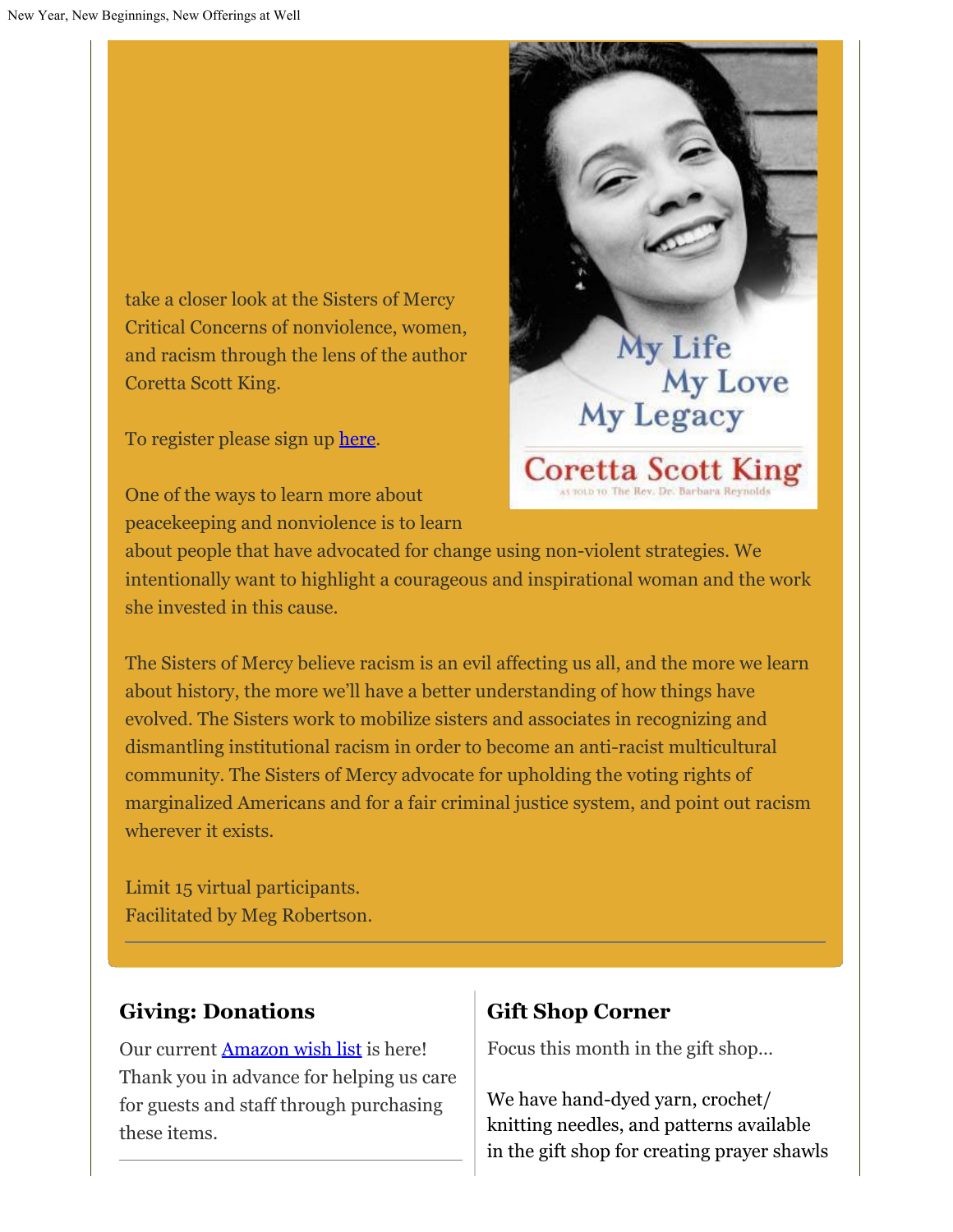## **Well Part-Time Job Opportunities**

We have two part-time job opportunities available at Well! Please click on the job description links below if interested in joining our team or sharing with anyone who might be a great asset to the ministry at Well.

## **Hospitality Coordinator:**

From answering phone inquiries to maintaining our reservation system, this position is responsible for guest services at Well of Mercy.

[View Hospitality Co. listing here.](https://docs.google.com/document/d/1I3_CrmSnToDLR6sUfg2IoGDHlc6fVboy/edit?usp=sharing&ouid=109944064661725710717&rtpof=true&sd=true)

### **Program Assistant:**

Responsible for providing on property administrative support to team members throughout the planning and implementation of group programming, board activities, special events and routine office administration [View Program Assistant listing here.](https://docs.google.com/document/d/1D7zDMRIN5QYlqswn3gNreQlc-GoyhdJLa8vOx9XQgL8/edit?usp=sharing)



THANK YOU for supporting Well of Mercy with your end-of-year giving. We are humbled by, and grateful for, the outpouring of support and hope you'll continue to enable us to love others

and scarves. Put your creative juices to work and make something special with these lovely yarns for yourself or a thoughtful gift.



## **Gratitude**

Thanks Ryan McCall, volunteer, for helping build a fence to support lights to guide guests walking to and from the Sisters House. Randy Simmerson & Mike Holcomb, Facility Directors, say all handymen are welcome to support various projects on Mondays and Tuesdays.



Ryan McCall (volunteer), Randy Simmerson & Mike Holcomb (facility directors)

If you're interested in volunteering, email Randy at [randy@wellofmercy.org](mailto:randy@wellofmercy.org) to coordinate our projects with your